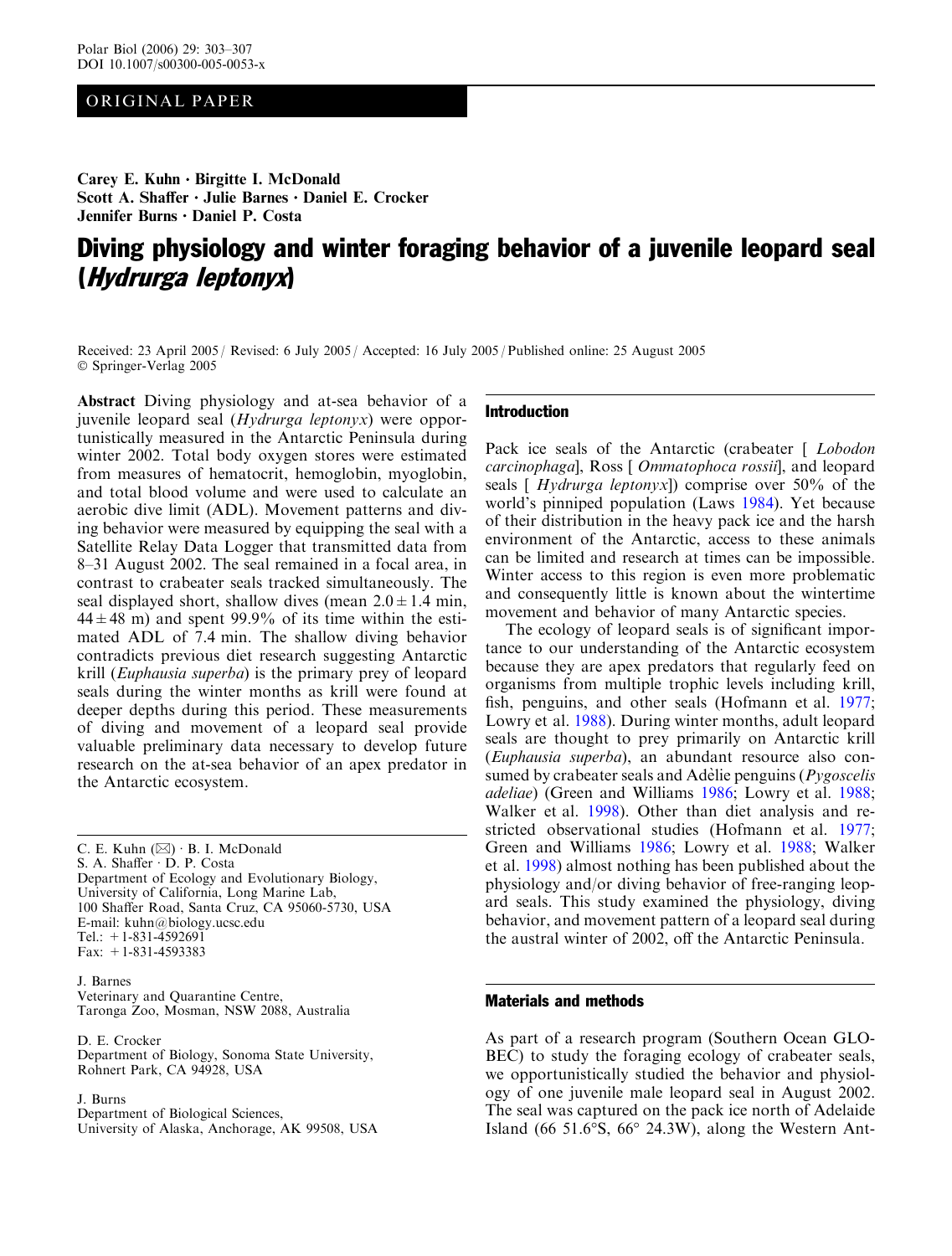<span id="page-1-0"></span>arctic Peninsula (Fig. 1a). The seal was initially sedated with 200 mg Telazol (Fort Dodge, USA) injected intramuscularly using a pole syringe. The seal was then physically restrained with a net for anesthetic induction with isoflurane via a mask using a field portable gas anesthesia machine.

The seal was weighed in a sling, using a hand winch and scale (Ohaus I-20W, capacity  $1,100 \pm 0.5$  kg). Body composition was determined using the truncated cones method by measuring blubber depth with a portable ultrasound scanner (Scanoprobe II, USA) and taking length and girth measurements following methods

Fig. 1 a Region of the Antarctic Peninsula where research was conducted (denoted by black square). b Argos locations from the juvenile leopard seal from 8 August–31 August 2002. c Argos locations from two representative crabeater seals (light gray squares and dark gray circles). Note all four crabeater seals tracked traveled over a more extensive area despite similar tagging location and tracking duration (24 days)

described elsewhere (Gales and Burton [1987;](#page-4-0) Worthy et al. [1992\)](#page-4-0).

Total blood volume was calculated from measures of hematocrit (Hct) and plasma volume (Pv, ml). Plasma volume was determined using Evan's blue dye injected intravenously following standard methods (El-Sayed et al. [1995;](#page-4-0) Costa et al. [1998\)](#page-4-0). Total blood volume (Bv, ml) was then calculated as:  $Bv = Pv/[100 \times (1 - Hct)].$ Hemoglobin concentration was measured colorimetrically at 540 nm using a spectrophotometer after adding 10 *l*l of whole blood to 2.5 ml of Drabkin's reagent (Sigma Chemicals kit 625A). To determine muscle oxygen stores, a sample of tissue was obtained from the latissimus dorsi muscle by making a 1 cm incision, then using a biopsy needle. Muscle myoglobin concentrations were measured according to methods described by Reynafarje ([1963](#page-4-0)). Finally, results from the above assays were used to calculate total body oxygen stores to predict the aerobic capacity of the seal while diving (aerobic dive limit, ADL)

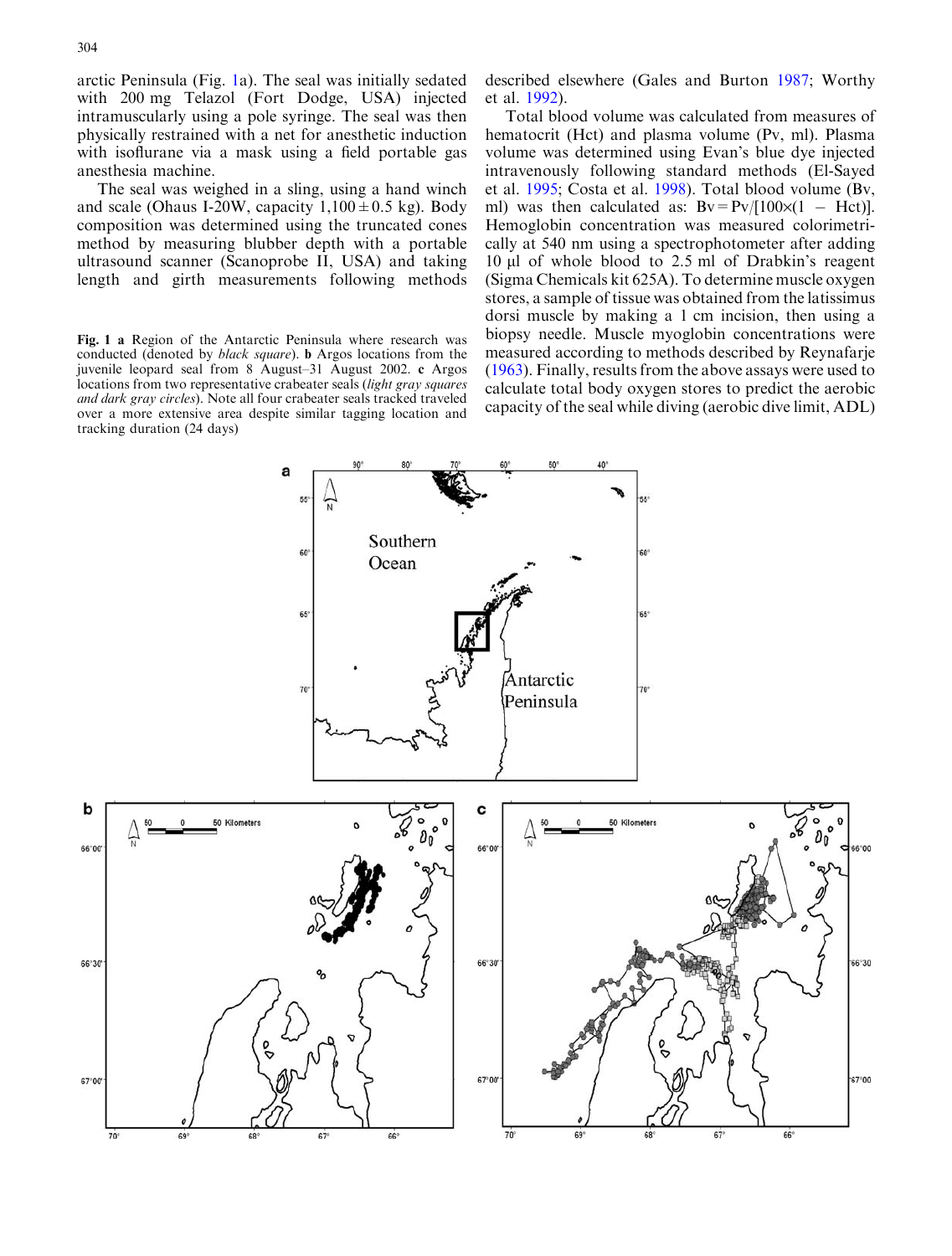following equations published in Kooyman and Sinnet ([1982\)](#page-4-0) and Ponganis et al. [\(1993\)](#page-4-0).

Diving behavior and movement patterns were examined by equipping the seal with a Satellite Relay Data Logger (SRDL; Sea Mammal Research Unit, St. Andrews Scotland). The instrument was glued to the head with fast setting epoxy (Devcon 5 min.). The SRDL collected and summarized data on the animal's behavior and transmitted this information via the AR-GOS satellite system (Fancy et al. [1988](#page-4-0)). The SRDL sampled depth, temperature, condition (wet/dry), and swim speed at 4 sec intervals and provided locations for all satellite uplinks. The SRDL summarized behavior into three mutually exclusive categories: diving, hauled out, or cruising. Diving was identified when the tag was at depths below 6 m for more than 8 s. Haul outs were classified as periods when the animal was out of the water for more than 10 min. Cruising was identified when the animal was in the water and no dives occurred. The transmitted data included summary information (time spent in each behavior during 4 h intervals) as well as detailed dive information for all dives (depth, duration, and an index of dive shape). Further details on tag programming and tag descriptions are available in Fedak et al. [2001](#page-4-0), [2002](#page-4-0) and Burns et al. [2004](#page-4-0).

Dive data were filtered to remove erroneous readings using descent and ascent rates as described in Burns et al. [2004.](#page-4-0) Satellite locations were filtered using a maximum travel speed of greater than  $4.0 \text{ m s}^{-1}$ (McConnell et al. [1992\)](#page-4-0), and location data were analyzed using ArcView GIS 3.2, Animal Movement Program 2.04 and Spatial Analyst 2.0. Minimum convex polygon (MCP) analysis was conducted using all remaining Argos locations to calculate the area used by the leopard seal. For comparison of movement patterns, MCP analysis was also performed on data from four crabeater seals previously summarized in Burns et al. [2004](#page-4-0). The crabeater seals were tagged in the same location as the leopard seal (5–7 August 2002) and were tracked for the same number of days. This comparison provided the opportunity to evaluate the simultaneous movements of two species, thought to forage on the same prey resources. For the first time, we were able to obtain a glimpse of how these species may reduce interspecific competition.

Summary data for movement, diving, haul out, and cruising patterns are reported as mean  $\pm$  SD. To compare day and night dive depths, data were  $log_{10}$ -transformed to normalize the data and ensure equal variances. A two-sample t-test was used to compare groups and data were considered significantly different at  $P < 0.05$  (SYSTAT 10, SPSS Inc., USA).

#### Results and discussion

The mass of the seal was 197.5 kg, axillary girth 143 cm, and standard length 227 cm. Based on length, this individual was classified as a yearling (Hamilton [1939\)](#page-4-0).

Body composition of the seal was 29.7% adipose tissue and 70.3% lean tissue. The plasma volume was 15.0 l, and total blood volume 25.9 l or 13.1% of the seal's mass. Hemoglobin, hematocrit, and myoglobin concentrations were 14.7 g 100  $\text{ml}^{-1}$  blood, 42%, and 5.1 g  $100 \text{ g}^{-1}$  muscle, respectively. Total blood oxygen stores were 21.4 ml  $O_2$  kg<sup>-1</sup>. Assuming a muscle mass of 35% (Ponganis et al. [1993](#page-4-0)), we estimated muscle oxygen stores to be 23.9 ml  $O_2$  kg<sup>-1</sup>.

Lung oxygen stores were estimated from allometric equations of Gentry and Kooyman ([1986\)](#page-4-0), assuming a diving lung volume of 50% (Kooyman et al. [1971\)](#page-4-0). Davis and Kanatous ([1999](#page-4-0)) suggest for Weddell seals that spend much of their time below 50 m, lung oxygen stores are not available. However, based on the diving performance of this leopard seal, lung oxygen stores may be a valuable oxygen reserve during diving and were included in the calculations of total body oxygen stores. Therefore, using the sum of blood, muscle, and lung oxygen stores, we calculated mass specific total body oxygen to be 51.4 ml  $O_2$  kg<sup>-1</sup>. Assuming a conservative metabolic rate of  $1.191O<sub>2</sub> min<sup>-1</sup>$  (two times Kleiber and Kooyman [1989\)](#page-4-0) and using total available oxygen stores, the calculated ADL of the seal was 7.4 min (Ponganis et al. [1993;](#page-4-0) Davis and Kanatous [1999\)](#page-4-0).

In comparison with other juvenile phocids, the leopard seal's mass specific blood oxygen stores were low, resulting in lower total body oxygen stores relative to body size. When comparing specifically blood oxygen stores, the leopard seal had half the oxygen storage capacity of 8 to 10 month northern elephant seals (Mirounga angustirostris, 42.8 ml  $O_2$  kg<sup>-1</sup>, Thorson and LeBoeuf [1994](#page-4-0)) and yearling gray seals (Halichoerus grypus, 45.3 ml  $O_2$  kg<sup>-1</sup>, Noren et al. [2005](#page-4-0)). However, when comparing mass specific body oxygen stores to other juvenile phocids, the differences are less dramatic. Yearling Weddell seals (Leptonychotes weddellii) have mass specific body oxygen stores of 55 ml O<sub>2</sub>  $\text{kg}^{-1}$ , and 8-month old northern elephant seals have 68.8 ml  $O_2$  kg<sup>-1</sup> (Burns and Castellini [1996](#page-4-0); Thorson and LeBoeuf [1994,](#page-4-0) respectively). This suggests that the physiological performance of diving leopard seals is inferior to other phocids. This was previously suggested based on hematocrit, hemoglobin, heart rate, and respiratory rate data collected on captive leopard seals (Williams and Bryden [1993](#page-4-0)).

The SRDL reported data for a total of 24 days  $(8-31)$ August 2002). During this period, 428 locations were acquired. Over 74% of the locations were associated with an estimated error of 1 km or less (Service Argos [1996\)](#page-4-0). Mean ground speed for the leopard seal, calculated as the travel speed between two consecutive Argos locations while the animal was in water, was  $0.82 \text{ m s}^{-1}$ with 75% of travel speeds between 0 and 1.0 m  $s^{-1}$ .

The satellite track from the juvenile leopard seal showed the animal moved within a smaller focal area during the 24 days of tracking than did the four crabeater seals tagged at the same time. The seal traveled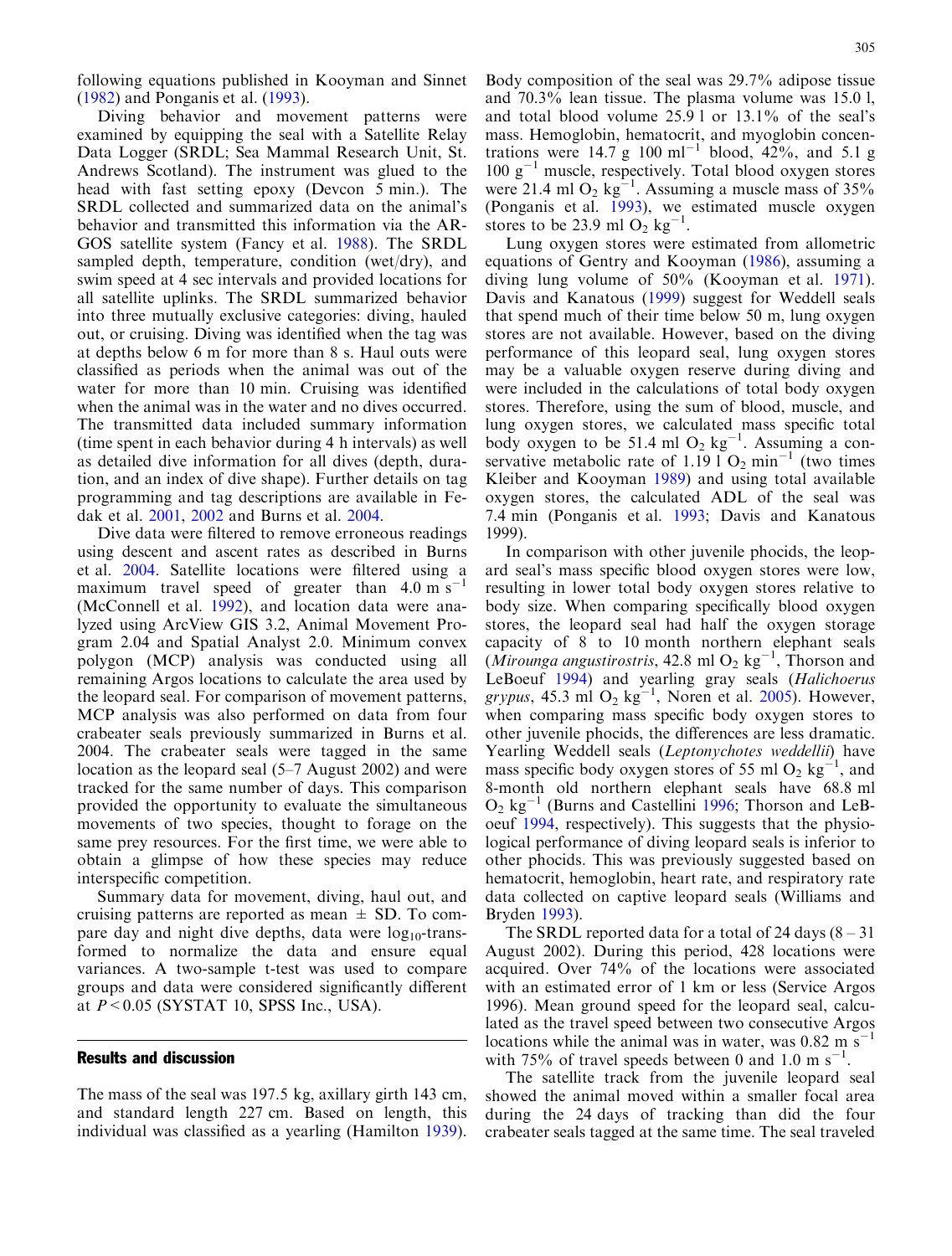a total distance of 458 km and remained within an area of 664  $km^2$  (Fig. [1b\), whereas the crabeater seals tracked](#page-1-0) [from the same location traveled more extensively with](#page-1-0) [distances ranging from 788 to 971 km within total areas](#page-1-0) [between](#page-1-0) [1,213](#page-1-0) [and](#page-1-0) [5,105](#page-1-0)  $km^2$  $km^2$  (Fig. [1c\). The maximum](#page-1-0) [distance traveled by the leopard seal from the tagging](#page-1-0) [location was only 40.3 km which was within the range of](#page-1-0) [the maximum distances traveled by adult leopard seals](#page-1-0) [reported by Rogers et al.](#page-4-0) 2005 in Prydz Bay. Although adult leopard seals remained sedentary during winter months, they did use a larger area than this juvenile traveling on an average 137 km from tagging location (Rogers et al. [2005](#page-4-0)).

This seal was captured and tracked in the Crystal Sound region, an area of high abundance of zooplankton, penguins, and seals, all potential prey of the leopard seal (Lawson et al. [2004](#page-4-0); Zhou and Dorland [2004\)](#page-4-0). During the winter months this area is also known to be covered in dense pack ice (Perovich et al. [2004\)](#page-4-0). Although we encountered extensive ice cover during the tagging period, we are confident the leopard seal was not constrained by the physical properties of the environment (ice cover) because the crabeater seals moved over a much wider area. The localized movements of this animal, similar to adults measured in Prydz Bay, potentially reflect directed foraging behavior in an area of abundant prey resources. We suggest this disparity in movement patterns between species indicate fundamental differences in how crabeater and leopard seals utilize the marine environment, and this difference warrants further investigation.

The leopard seal spent the majority of time hauled out (58.9%  $\pm$  44.2), followed by cruising (27.3%  $\pm$  30.6), and diving  $(13.7\% \pm 20.0)$ . The majority of dives were shallow  $(63\%$  less than 50 m) with only 13% exceeding 100 m, and 2% deeper than 150 m (maximum 424.5 m). Mean dive duration was also short  $(2.0 \pm 1.4 \text{ min})$  yet the maximum dive duration was 9.35 min (Table 1). Based on the estimated ADL, the aerobic capabilities closely match the recorded diving behavior, as nearly all dives (99.9%) were shorter than the estimated ADL.

Both dive frequency and maximum dive depth for the leopard seal varied with the time of day (Fig. 2). The highest frequency of dives occurred during nighttime hours (as determined by local civil twilight) and peak activity occurred within the 4 h prior to sunrise (35% of dives between 0800 and 1200 GMT, Local time  $=$ GMT—3 h). In addition, mean dive depth was significantly deeper during daytime hours than during nighttime hours (day 59.6  $\pm$  65.5 m, night 40.6  $\pm$  42.7 m,  $P=0.003$ ).

The measured diving behavior reflected a diel pattern, which is indicative of foraging on vertically migrating prey. Previous studies suggest that krill, a vertically migrating species, is an important component of leopard seal's diet during the winter months (Lowry et al. [1988\)](#page-4-0). However, research conducted during the Southern

Table 1 Summary of diving and movement data recorded for 24 days in August 2002. Diving was identified when the animal was at depths below 6 m. Haul outs were classified as periods when the animal was out of the water for greater than 10 min. Cruising was identified when the animal was in the water, but no dives occurred

|                        | N    | Mean (SD)  | Median | Range         |
|------------------------|------|------------|--------|---------------|
| Max dive depth (m)     | 1014 | 44 (48.0)  | 18     | $6 - 424.5$   |
| Dive duration (s)      | 1014 | 119(82.6)  | 111    | $12 - 561$    |
| Surface travel $(m/s)$ | 160  | 0.82(0.72) | 0.59   | $0.01 - 3.44$ |
| Haul out periods (h)   | 14   | 13.7(9.9)  | 13.2   | $0.3 - 28.6$  |
| Cruise time (min)      | 98.  | 18.7(18.1) | 11     | $2 - 80$      |

Fig. 2 Distribution of dive frequency and mean maximum dive depths during 2-h periods over the 24 day tracking period (Local time= $\overline{GMT-3}$  h). The broken horizontal bar represents hours of local daylight. Note the largest number of dives occurred prior to sunrise and the deepest dives occurred during daylight hours